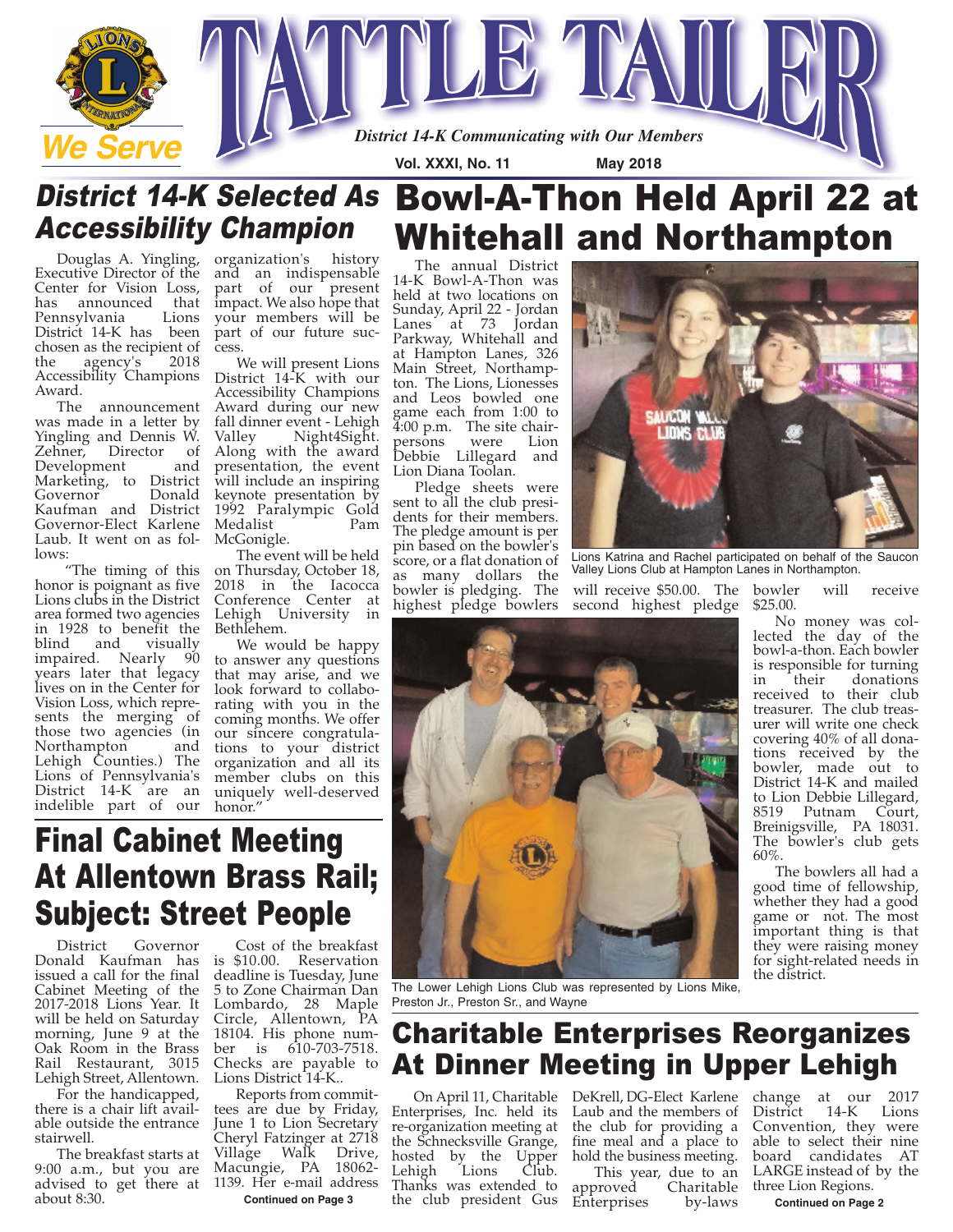## *District Governor's Message*

**New Beginnings**



It's a Great Time to be a Lion, Leo and Lioness! We are fast approaching the end of our 2017-2018 fiscal year and it is a busy time for Clubs. I've created a reminder list of things to do:

- 1. Enter your new slate of Officers for the ensuing year on the LCI website by May 15th
- 2. Arrange for the new board to be installed by a District Official, PDG or past Club president.
- 3. Update your handbook and prepare for printing if you have one
- 4. Conduct a Club audit for 2017-2018 with your Club treasurer and share with your members
- 5. Create a new budget for 2018-2019
- 6. Plan your fundraiser events and activities and communicate to your members
- 7. Plan to do a Membership Drive in the new year
- 8. Create a program for membership retention (every member matters)
- 9. Promote future leaders within your Club
- 10. Participate in District activities and support DGE Karlene Laub as she begins her journey

The 95th Annual MD-14 Pennsylvania State Council of Lions Clubs Convention is May 17 to May 20, 2018 at the Penn Stater Conference Center Hotel, 215 Innovation Blvd., State College, PA. 16803.

This will be my final council meeting as District Governor. To all who registered for the event - I look forward to seeing you there, participating in the seminars, and listening to great guest speakers. The Lions International President, Dr. Naresh Aggarwal, will be in attendance.

Our fourth District 14-K Cabinet Meeting for 2017- 2018 will be on Saturday, June 9, 2018 at the Brass Rail Restaurant, 3015 Lehigh Street, Allentown, PA 18103 beginning with breakfast at 9 A.M. Reservation dead line is June 5, 2018. Preceding our business meeting we will hear from our guest speaker, Seth Campbell and associates, from the "Street Medicine Program". All Cabinet Members are expected to attend and Club Officers and members welcomed. If you haven't attended a Cabinet Meeting this year please plan to join us on June 9th.

The Lions 101st International Convention this year will be held at the MGM Grand Hotel in Las Vegas, Nevada, from June 29 - July 3. It's not too late to register for this great event. Please see the LCI website for all the details. Included on the guest speaker list is Dr. Sanjay Gupta, chief medical correspondent from CNN and former President George W. Bush. There will be plenty of big name entertainers. Cindy and I will be there to support our incoming District Governor Karlene Laub and her partner in service, Bob.

I am looking forward to next year and seeing our new Governor, Lion Karlene, take the reins and guide us into the future with "New Beginnings".

In Lionism,

*DG Don Kaufman*

VACANT *2nd Vice District Governor* **CHERYL FATZINGER** *Cabinet Secretary*

#### TATTLE TAILER *Official Publication of* **District 14-K, Lions Clubs International** Office: 2556 Wood's Edge Rd., Bath, PA 18014 Phone: 610-428-1965 / Fax: 610-837-1030 E-mail: tattletailer14k@rcn.com EDITOR: ..............................Wm. J. "Bill" Halbfoerster, Jr., P.D.G.

COORDINATORS ....................................All Zone Chairpersons

The TATTLE TAILER is published monthly, and e-mailed the beginning of each monthlo all slobscribing Lions and Lionets and Salso available online at lions 14 korg/newsletter/tattletailer. You can elect to take a hot also av tattletailer14k@rcn.com.

**DON KAUFMAN** *District Governor*

**KARLENE LAUB** *1st Vice District Governor*

**DAVID DANIEL** *Cabinet Treasurer*

★ ★ ★ ★ ★ ★ ★ Dates to Remember **May 17-20 State Convention** State College, Pa. 4 PDG Advisory Meeting Executive Committee Mtg. 5 **June** 

- International Convention at Las Vegas, Nevada **June** 29 **– July** 3
	- Lions Appreciation Day at Beacon Lodge 15 16 Charitable Enterprises Mtg. ★ ★ ★ ★ ★ ★ ★

# Charitable Reorganizes

**Continued from Page 1** The nine Lion candidates who were nominated and successfully elected to the board are as fol-<br>lows: PDG Joseph lows: PDG Joseph Chunko, PDG Willard Kulp, PDG Fred Folland, PDG Linwood Gehris, PDG April Kucsan, Lion Daniel Cortazzo, Lion Cheryl Fatzinger, Lion David Fatzinger and Lion Scott Lohman.

In addition, DG-Elect Karlene Laub appointed the following three Lions to the board: IPCC Karen Brady, IPDG Marsha Johnston and PDG Robert Kucsan.

The remaining board members will be DG Donald Kaufman, DG-Elct Karlene Laub, and the positions not yet named for 1st and 2nd Vice District Governor.

The Board of Directors consists of 16 Lions, nine being elected at the re-<br>organization meeting, organization three appointed by the<br>incoming District incoming Governor and four representing the District 14-K Executives.

The election of Charitable Enterprises, Inc. Officers for the 2018- 2019 Lions Year was held and the following Lions were approved: President, PDG Joseph J. Chunko; Vice President, PDG Willard Kulp; Secretary, Lion Cheryl Fatzinger; Treasurer, PDG<br>Fred Folland, and Folland, and Assistant Treasurer, Lion David Fatzinger.

#### **Dates of Meetings**

All District 14-K Lions in good standing are members of Charitable Enterprises, Inc. Please make time to attend some of the board meetings. Your input will be appreciated. They meet at Christ U.C.C. Church on Airport Road at 7:00 p.m. The meeting dates are as follows: Mondays, July

## *District Governor-Elect's Message*

#### **We Need To Be Good Lions**



This Lions year has gone so quickly. I 'd like to thank everyone including DG Don Kaufman for allowing me the opportunity to follow him around to the clubs and events in the District and to learn so much about being a Lion that I didn't know before. It has been challenging at times since we didn't have a 2nd VDG. There were events and meetings we would like to have attended but had other commitments in the District.

I am concerned about what will happen to District 14-K and the fact that we may need to re-District. Regardless of what this District is called, I am confident that the clubs are doing great things for the people in our communities and that this work will continue. I know that all the people who need eye surgeries, those who need hearing aids, those who count on us at the food banks and the organizations that rely on us to support them (i.e. the Center for Vision Loss, Beacon Lodge, Leader Dog, etc.) will be able to count on the Lions of District 14-K to come through for them. Just like me and all those who have come before me, it may be scary to think about stepping out of your comfort zone to take a step up in the District, but we need you to keep our legacy alive.

We need to be good Lions, to motivate others to learn about what it means to be the best Lion you can be and the need to volunteer and serve those who need us, regardless of who they are or where they live. I know you've heard it before but I can't say it enough, "If everyone would just give a small portion of time or talent, the world would be a better place." Find out what the needs are in your community. Find out who in your community needs help but are afraid to ask. Volunteers are the very heart of our existence.

My focus this year will be on service. After all, our motto is "We Serve". In 2018-2019, I will be changing the way I do Governor's visitations. Your club will be receiving a letter shortly to explain. My goal this year is to meet as many Lions as possible and work side-by side with you on your service projects. Please consider stepping up and working with me through some changes that I hope will bring a new excitement to our District.

### *Gov. Elect Karlene Laub*

16, 2018, September17, November 19, January 21, 2019, March 18, and the Reorganization Meeting in May to be determined.

Please note: We need the help of all our clubs and Lion members to help us sell the 2017-2018<br>Charitable Enterprises Enterprises lottery calendars. This is

our only major fund raiser at this time. We are receiving many requests from low income citizens for help in getting various eye surgeries.

If you have any questions or concerns, contact DG Joe Chunko, president, at 610-838-9373.



Cabinet Meeting #4 9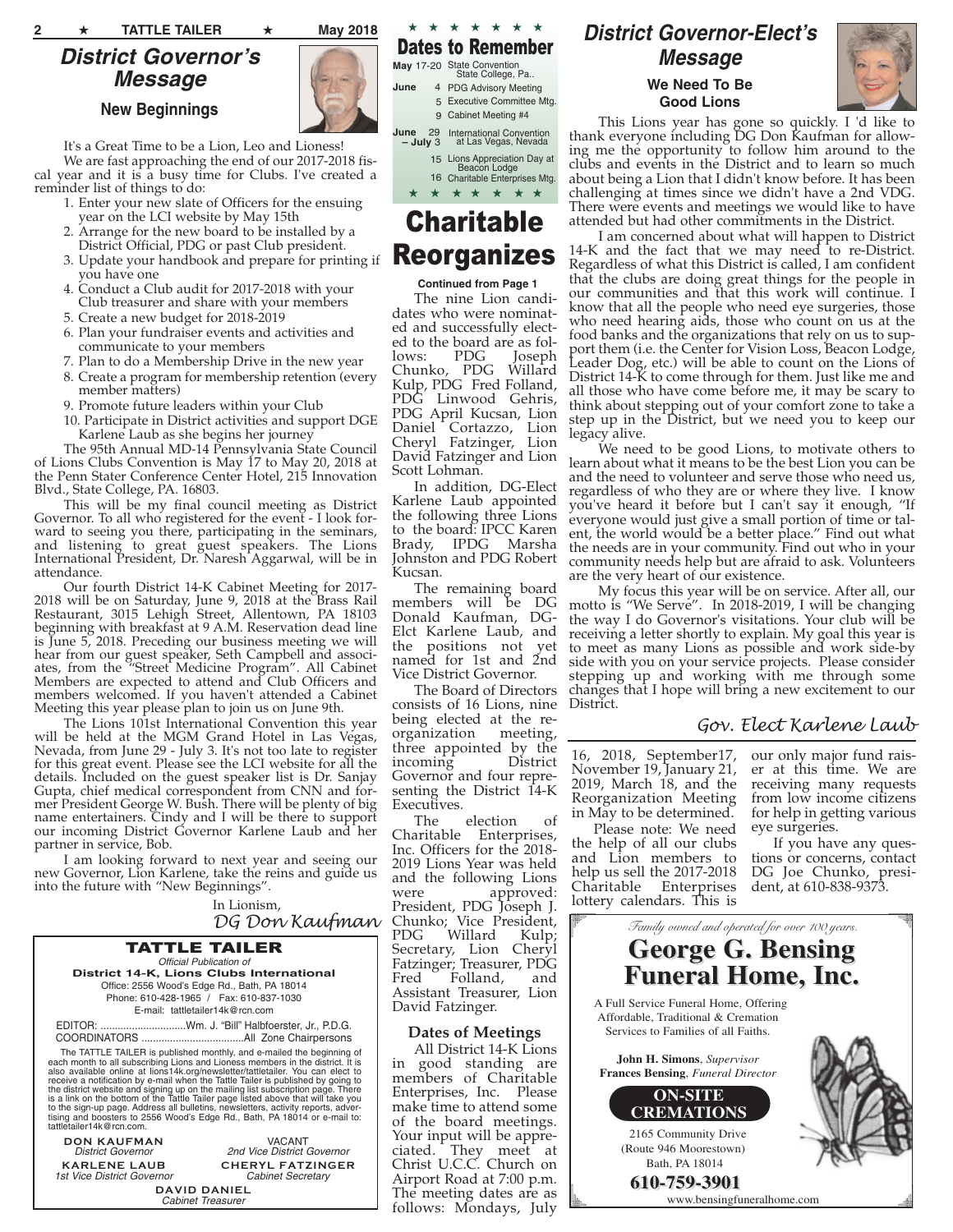

*REMINDER: Pictures of club activities are wanted for Tattle Tailer.*  $\,$  *is*  $\,$  *lioncaf@pt* $\rm d$ *.net . (EDITOR'S NOTE: Items are selected from monthly M&A reports, a month prior to publication, sent in by Lions club secretaries to the Editor.*

#### REGION I

**ALBURTIS** - Will have a ham and cheese sale on April 15 instead of a hoagie sale. . . .Two Lions participated in the district bowl-a-thon. . . .May 6 is Alburtis May Fest, when the club will sell pork rib sandwiches and turkey barbecues again this year. They also handed out balloons.

**ALTON PARK** - Easter egg hunt held for kids on March 31 at Percy Ruhe Playground.

**EMMAUS LIONESS LIONS** - Approximately \$3,000.oo profit from January Penny Party. . .310 pairs of eyeglasses turned in at district convention . . . .Sponsored a youth in 38th annual Youth Leadership Seminar and sponsored a hole in the St. John's Golf Tournament. .

**EMMAUS** - Donated 5,390 pairs of eyeglasses to District 14-K at convention. .Club also donated three hoagies, one ham and cheese sandwich, eight packs of lunchmeat and a bag of tomatoes to Emmaus Food Bank. . . .At March hoagie sale, 335 hoagies were made and sold, along with 94 ham and cheese sandwiches for a profit of \$620.94. . .The Emmaus Lions Club will donate \$50 to sponsor a hole in the annual golf outing

**KUHNSVILLE AREA** - No March report.

**LEHIGH TOWNSHIP** - .Made multiple loans of medical equipment. No March report.

**LEHIGH VALLY SATURDAY A.M.** - Starting to sell chances for our annual fishing for the visually impaired children being held at Moyers Lake in Coopersburg on May 20 . . .Having a White Cane fund-raiser on May 4, 5 and 6 at Redner's Market. . . .Received a new supply of Gertrude Hawk candy bars to sell as a<br>fund-raiser. . . Two Lions helped Alton Park Lions at their Easter egg hunt at<br>Percy Ruhe Playground on March 31. Marshmallow peeps were given out the kids who attended the event.

**LOWER LEHIGH** - Collections of eyeglasses, aluminum cans, and food for Zionsville Food Bank continue. . . .Club will participate in concession stand vol-unteering at Coca-Cola Park for 9th consecutive year.

**MOUNTAINVILLE** - No March report.

**ONTELAUNEE** - No March report

**SLATEDALE-EMERALD AREA** - No March report

**SLATINGTON** - No March report.

**UPPER LEHIGH** - Club will run the 11th annual Schnecktucky Derby on April 21, a chicken barbecue on June 2, help at the 23rd annual Schnecksville Fair on June 19, and have the 28th Roar and Crafton on July 27 at Neffs Grove. . . Cub made these donations: Parkland Post Prom, \$100 and Beacon Lodge summer camper, \$550 . . .They also had a March fund-raiser to help the Schnecksville Fire Co. with kitchen repairs.

#### REGION II

**ALLENTOWN CENTER CITY CENTENNIAL -** Club held a soup kitchen event in Allentown in March.

**BATH** - Club will have public breakfast at Applebee's Restaurant, along Nazareth-Easton Highway on May 19. . . .Bingo at Northampton Community Days on July 11 to 14.

**CATASAUQUA AREA** - Had breakfast meeting with District Governor on March 17 at Jednota Club, serving 25 people..

**COOPERSBURG** - No March report

**COPLAY** - No March report. `

**HANOVER TOWNSHIP** - No March report

**HELLERTOWN** - No March report.

**SAUCON VALLEY** - No March report

**UPPER SAUCON** - Flea Market and Craft Show planned for Saturday June 9 at Living Memorial Park, 8 a.m. to 3 p.m. (See Events,)

**WHITEHALL** - Will have Basket Social on April 24.. . .Donated \$1,000 to LCIF for district relief and will receive a Melvin Jones Fellowship. . . Turned in 1,638 pairs of eyeglasses at district convention, donated baskets for convention raffle.<br>. . Donated \$500 to Whitehall-Coplay School District for a scholarship for aca-<br>demic achievement to be awarded to a seniorin May.

#### REGION III

**BANGOR -** Having a Rita's ice lid sale. . .Selling meat sticks. . .Three members<br>attended a zone meeting.. . . .Sending a youth to Youth Leadership Seminar at<br>Camp Victory. . . .Sponsoringf a subscription for Diabetic m Bangor Library.

**BETHLHEM TOWNSHIP -** Club welcomed two new members, Susan Schard<br>and C raig Schardt ... A nut roll sale was held on March 16, 17, and 18 for<br>Easter. . . Collected used eyeglasses. . . . Contacting sponsors and collecting<br> of homes after Hurricane Marie. Our club funded the trip. . . .Paid for one eye exam and prescription for a man in need

**EASTON** - We picked up food donated by Wegman's, Wawa, and Weis Markets and delivered it to food bank at ProJect of Easton four times . . .We paid for an eye exam and glasses for an Easton resident. . . . Ten members /spouses<br>attended the dinner and Melvin Jones Fellowship at district convention. . . .Seven<br>people attended, including the widow and son of a deceased member b ognized at necrology service... . . We donated a basket to be used as a prize in<br>the district convention raffle... . . . We made a donation to Our Lady of Lebanon<br>Church in memory of the mother of one of our members. . . . 11 in Pa. vs. their counterparts from N.J. 29 OF OUR MEMBERS WERE INVOLVED IN THIS FUND-RAISER.

**HECKTOWN-LOWER NAZARETH** - No March report

**MOORE TOWNSHIP** - Have recycling bin at municipal bldg.. .No March report **NAZARETH** - No March report

**PALMER TOWNSHIP** - Displayed many events for local organizations on Lions electronic sign.

**PLAINFIELD TOWNSHIP -** Continuing sales of American-made brooms and<br>RADA cutlery, Selling Chocolates on Broadway for Easter. . . 5 Lions and 3<br>Leos attended district convention . . . .Collected 1,166 pairs of glasses and **RICHMOND** - Two Lions volunteer at Portland and Upper Mount Bethel food pantry. . . Construct and distribute bird houses .

**TATAMY- STOCKERTOWN** - Donated eyeglasses and hearing aids at convention. **WILSON BOROUGH** - Will hold second annual Designer Purse Bingo fund-raiser event in April.

Cabinet Meeting **Continued from Page 1**

Guest speaker for the business meeting that follows breakfast is Seth Campbell. He will speak about the "Street Medicine Program" All Lions, Lionesses and Leos are invited to attend to be informed about this program on how the homeless people in our area are being served.

The meeting is hosted by Region 1 Zone Chairpersons.

It's also Cabinet Photo Day, and all cabinet members are to wear their summer greens - a green blazer, white slacks or skirt, white shirt, white shoes, and green tie for the men. Other Lions and Lionesses may wear their Pennsylvania green shirt and white slacks or skirt.



District 14-K Leo Advisor, PDG Marsha Johnston, at the Cabinet meeting on Feb. 17 reported that all ten Leo clubs have very full schedules. Sponsoring clubs are urged to attend a Leo club meeting to get to know the Leos. The participants are<br>very knowledgeable. knowledgeable. Here is a summary of what the local Leos are doing:

**BANGOR HIGH SCHOOL** - Kelly Mennell, Advisor, reported that the Leos held a blood drive and volleyball tournament. They also assisted with a winter carnival. The Leos donated \$1,000 to Leader Dogs.

**EMMAUS HIGH SCHOOL LEOS** - Advisor Heather Day's report showed the Leos helped with a Christmas party for the blind and visually impaired. They will attend an Emmaus Lions Club meeting this month. They raised funds for Penn State's THON.

**NORTHERN LEHIGH LEOS** - Advisor PDG Fred Folland says the club set up and helped serve at Breakfast with Santa . . .

**TATTLE TAILER** ★ **May 2018** ★ **<sup>3</sup>** LIONS CLUBS LIONESS CLUBS  $\mathscr{L}$ ACTIVITIES

> *(EDITOR'S NOTE: Items are selected from monthly M&A reports, a month prior to publication, sent in by Lions club secretaries to the Editor. Mail to: Tattle Tailer Editor, 2556 Wood's Edge Rd., Bath, PA 18014 or E-Mail: tattletail-er14k@rcn.com. We'll publish as much as space allows.)*

*REMINDER: Pictures of club activities are wanted for Tattle Tailer.*

#### **FORKS TOWNSHIP** – No March report.

**LEHIGH TOWNSHIP** – Basket Party Social will be held on April 29 at the Roosevelt Democratic Club in Danielsville, with a drawing at 3:15 p.m. We will be selling food along with having a bake sale. . .

**MOORE TOWNSHIP** – Sent donations to Little Moore Food Bank, Bath Area<br>Food Bank, Moore Township D.A.R E. Program, and Northampton Area Public<br>Library. . ..Will be sending two people to Lions Beacon Lodge this summer. . . Nine members attended the district convention.

**NORTHAMPTON AREA -** We will be presenting two scholarships at<br>Northampton Area High School graduation. . . . Three members will atted te dis-<br>trit convntion. . . .We will be meeting with District Governor-Elect Karlene La

Handed out gifts to needy<br>families at Friedens at Friedens U.C.C. Church . .Worked at the Northern Lehigh Food Bank doing various tasks.

**N O R T H W E S T E R N LEHIGH LEOS** - Advisor IPDG Johnston reports the club sold Blue Mountain candles in time for Christmas, raising \$500 to make donations to Meals on Wheels, Center for Vision Loss, Peaceable Kingdom, Lowhill Food Pantry and the Northern Lehigh food bank. . . Donated gift cards to needy families.

**PEN ARGYL HIGH SCHOOL / WIND GAP MIDDLE SCHOOL LEOS** - Advisor Lion Josephine Buscemi reported that

both clubs sold Gertrude Hawk chocolate bars. . . They make bi-weekly visits to Gracedale and Chandler Estate and made valentines and paper hearts for the residents. . . .Leos led each homeroom grader 4-8 in developing an American flag and each flag was delivered to a resident at Gracedale. .Collected soda can tabs to Ronald McDonald House charities and helped with school wide Special Olympics in February. . .Two members attended the Youth Seminar in April.

**PARKLAND LEOS** - Advisor Margaret Buell reports the club with 90 members did numerous **Continued on Page 4**

### *COMING EVENTS*

**LOWER LEHIGH LIONS - Flea Market & Garage Sale, Saturday, May 12, 8 a.m. to 2:30 p.m., at Macungie Memorial Park. (Rain date Sunday, May 13). 15'x25' Lots \$19.00. Reserve your spot early (last year was sellout). Call Ron Bechtel, 610-966-3040.**

**BATH LIONS - Pancake Breakfast at Applebee's on Rt. 248 (Nazareth-Easton Highway. Saturday, May 19. All you can eat from 8:00 to 10:00 a.m.** 

**CHARITABLE ENTERPRISES, INC. - "A Night with L.V. IronPigs", Monday, May 21, 7:05 p.m. L.V. IronPigs vs. Rochester Red Wings. Dugout Suites. Unlimited food and beverages 6-8 p.m. At Coca-Cola Park. Tickets \$52.00. Seating limited to 60 - all welcome**

**BETHLEHEM TOWNSHIP LIONS - 14th annual Golf Tournament on Friday, June 8. Registration, 7 a.m.; "Shotgun Start", 8 a.m. 4-person scramble; fee \$85.00 each. Golfer's luncheon follows at Whitetail. Entry form from Kathy Duelley, 1305 Johnson Dr., Easton 18040. Questions? Call 610-258-2230. Checks payable to Bethlehem Twsp. Lions Club. Pay on or before May 25, 2018.**

**UPPER SAUCON LIONS - Flea Market & Craft Show, Saturday, June 9 (rain date, June 16) and Saturday, August 4, 8 a.m. to 3 p.m. (rain date, Aug.11) at Southern Lehigh Living Memorial Park, Rt. 309 & Fairmount Sts., Coopersburg. For more info, call 1-800-405-2773 or www.uslionsclub.com** 

*HAVE YOUR CLUB EVENT LISTED HERE BY SENDING INFO TO: tattletailer14k@rcn.com (Type in subject line: Event Listing)*